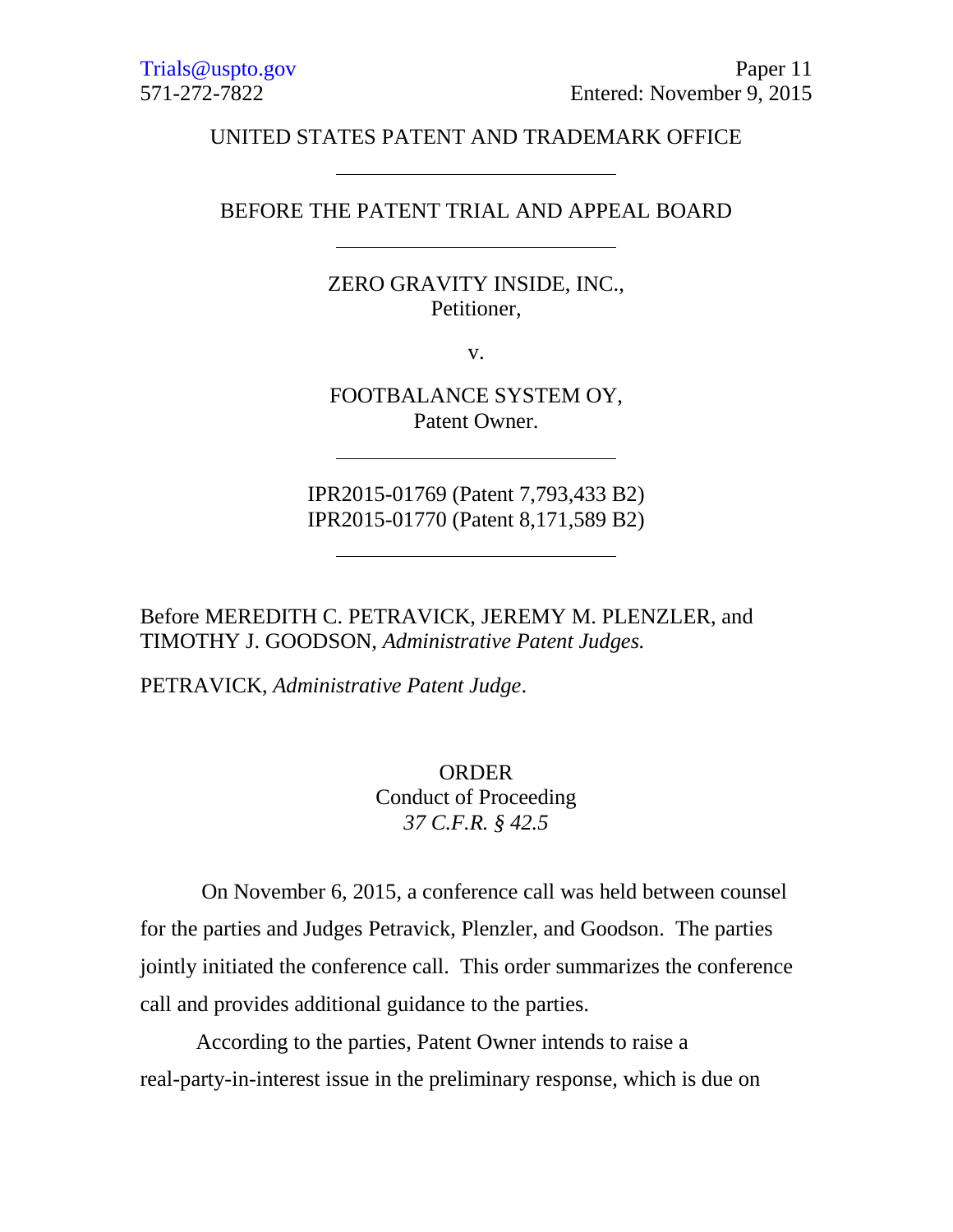### IPR2015-01769 (Patent 7,793,433 B2) IPR2015-01770 (Patent 8,171,589 B2)

November 27, 2015 in each of these proceedings. Patent Owner intends to rely upon information obtained under a protective order in an arbitration proceeding with a third party. The information relates to the relationship between Petitioner and the third party, and, according to the parties, the third party would allow the Patent Owner to use the information in this proceeding if Petitioner agreed to its use. In this regard, Petitioner agreed to not oppose Patent Owner's use of the information if the Board would allow Petitioner to file a reply to the preliminary response and if confidentiality concerns are addressed by redactions of the information or entry of a protective order. The parties, thus, requested authorization for Petitioner to file a reply to the preliminary response and for Patent Owner to file a surreply.

During the call, the Board denied the parties' request. Our rules do not provide for a reply to a preliminary response, and the agreement described above is not a sufficient reason to deviate from the rules. Further, Petitioner's request is premature as the preliminary response raising a realparty-in-interest issue has not yet been filed. Petitioner may initiate another conference call with the Board to seek authorization to file a reply after the preliminary response is filed.

Should Patent Owner intend to rely upon information that Petitioner may consider to be confidential, Patent Owner should confer with Petitioner as to whether or not the information is confidential pursuant to our rules. If Petitioner asserts that the information is confidential, then Patent Owner should file the information as confidential in the Patent Review Processing System, and either the Petitioner or the parties, jointly, should file a corresponding motion to seal. For additional guidance as to requirements

2